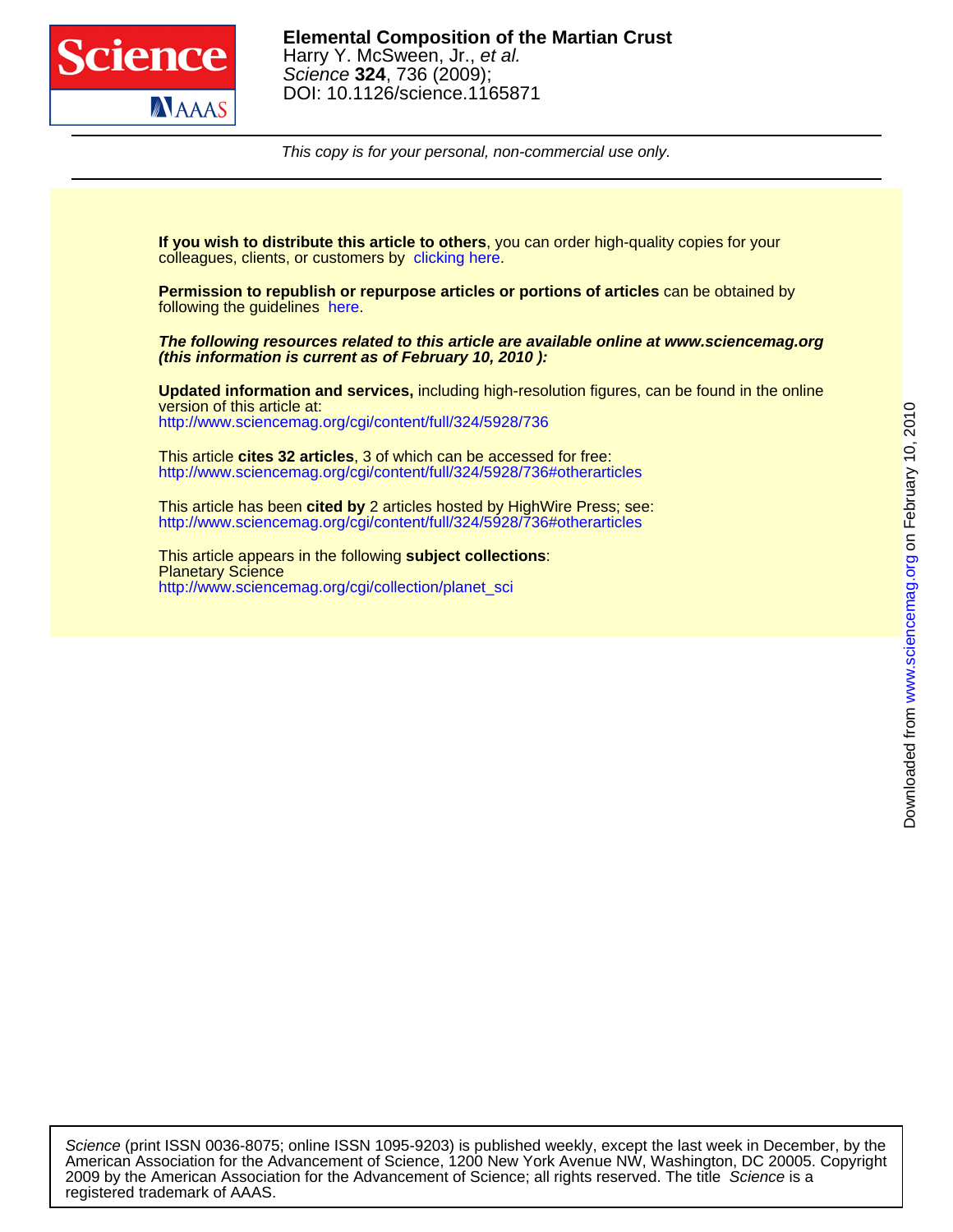# Elemental Composition of the Martian Crust

Harry Y. McSween Jr.,<sup>1</sup>\* G. Jeffrey Taylor,<sup>2</sup> Michael B. Wyatt<sup>3</sup>

The composition of Mars' crust records the planet's integrated geologic history and provides clues to its differentiation. Spacecraft and meteorite data now provide a global view of the chemistry of the igneous crust that can be used to assess this history. Surface rocks on Mars are dominantly tholeiitic basalts formed by extensive partial melting and are not highly weathered. Siliceous or calc-alkaline rocks produced by melting and/or fractional crystallization of hydrated, recycled mantle sources, and silica-poor rocks produced by limited melting of alkali-rich mantle sources, are uncommon or absent. Spacecraft data suggest that martian meteorites are not representative of older, more voluminous crust and prompt questions about their use in defining diagnostic geochemical characteristics and in constraining mantle compositional models for Mars.

**OVERTUAN SURFEREN** ver the past decade, instruments on overs<br>have measured the abundances of ele-<br>ments present in martian rocks and soils. Some orbiting spacecraft, landers, and rovers have measured the abundances of elements present in martian rocks and soils. Some analyses are incomplete, and the scales of analyzed areas range from centimeters to hundreds of kilometers in diameter, complicating comparisons. Martian meteorites [shergottite, nakhlite, and chassignite (SNC)] constitute another important source of geochemical data. Although the meteorites come from as-yet undetermined locations on Mars, laboratory analyses permit complete chemical characterizations that cannot be obtained by remote sensing techniques.

Based on these data, Mars has been viewed as a basalt-covered world  $(I)$ . Although basalts are ubiquitous on rocky planets, the apparent lack of other rock compositions suggests that the geologic evolution of Mars has been distinct from Earth. Rocks at the Mars Pathfinder landing site previously identified as andesite (2) may be coated with alteration rinds, and martian spectral signatures formerly interpreted as andesitic (3) are now attributed to the effects of chemical weathering (4, 5). Only a few occurrences of evolved siliceous rocks have been discovered in global spectral surveys (6), supporting the view that magmatic differentiation has been very limited. Although much of the surface is covered by sediments, these materials largely retain the chemical compositions of their basaltic precursors.

Sufficient geochemical data now exist to better characterize the crust and the igneous processes that produced it. Here, we compare and critically evaluate geochemical data from all these sources to constrain the composition of the crust and consider how martian magmatism may have differed from that on Earth.

# Geochemical Data Sets

The Gamma-Ray Spectrometer (GRS) on the Mars Odyssey orbiter has provided elemental abundance data and global distribution maps for H, Si, Ca, K, Cl, Fe, and Th (7). A global map will be available for Al, but at present we use only the global Al mean value. We used data collected from June 2002 to January 2006. Reduced elemental concentrations were originally binned at 0.5° by 0.5° and smoothed using mean filters over radii of 5° (K), 10° (H, Fe, and Th), or 15° (Si and Ca). For our analysis, we rebinned data to 5° by 5° grid points, resulting in large spatial resolution. We used only points in regions where H contents are low enough not



Fig. 1. (A) Total alkalis-silica diagram used for classification of volcanic rocks. Gusev RAT-ground and RAT-brushed compositions for the same rocks are connected by tie-lines. Analyses of Gusev rocks and soils, martian meteorites, and global GRS data (calculated on a volatile-free basis) indicate a crust dominated by basalts. TES-derived data and possibly the Mars Pathfinder rock composition may reflect alteration. Data sources in this and other figures are discussed in the text. (B) Calculated normative minerals in the martian crust. The three triangles correspond (from left to right) to alkaline basalts, olivine tholeiites, and quartz tholeiites. The critical plane of silica undersaturation separates alkaline basalts and olivine tholeiites; fractionating liquids to the left of this plane form silica-deficient compositions, whereas those to the right evolve to silica-enriched compositions. Contours indicate the relative abundances of terrestrial basaltic rocks (37). Martian meteorites and Gusev rocks plot mostly in the fields of olivine tholeiites and quartz tholeiites; nepheline-normative rocks have not been encountered.

<sup>&</sup>lt;sup>1</sup>Planetary Geosciences Institute and Department of Earth and Planetary Sciences, University of Tennessee, Knoxville, TN 37996-1410, USA. <sup>2</sup>Hawai'i Institute for Geophysics and Planetology, University of Hawai'i at Manoa, Honolulu, HI, 96822, USA. <sup>3</sup> Department of Geological Sciences, Brown University, Providence, RI 02912–1846, USA.

<sup>\*</sup>To whom correspondence should be addressed. E-mail: mcsween@utk.edu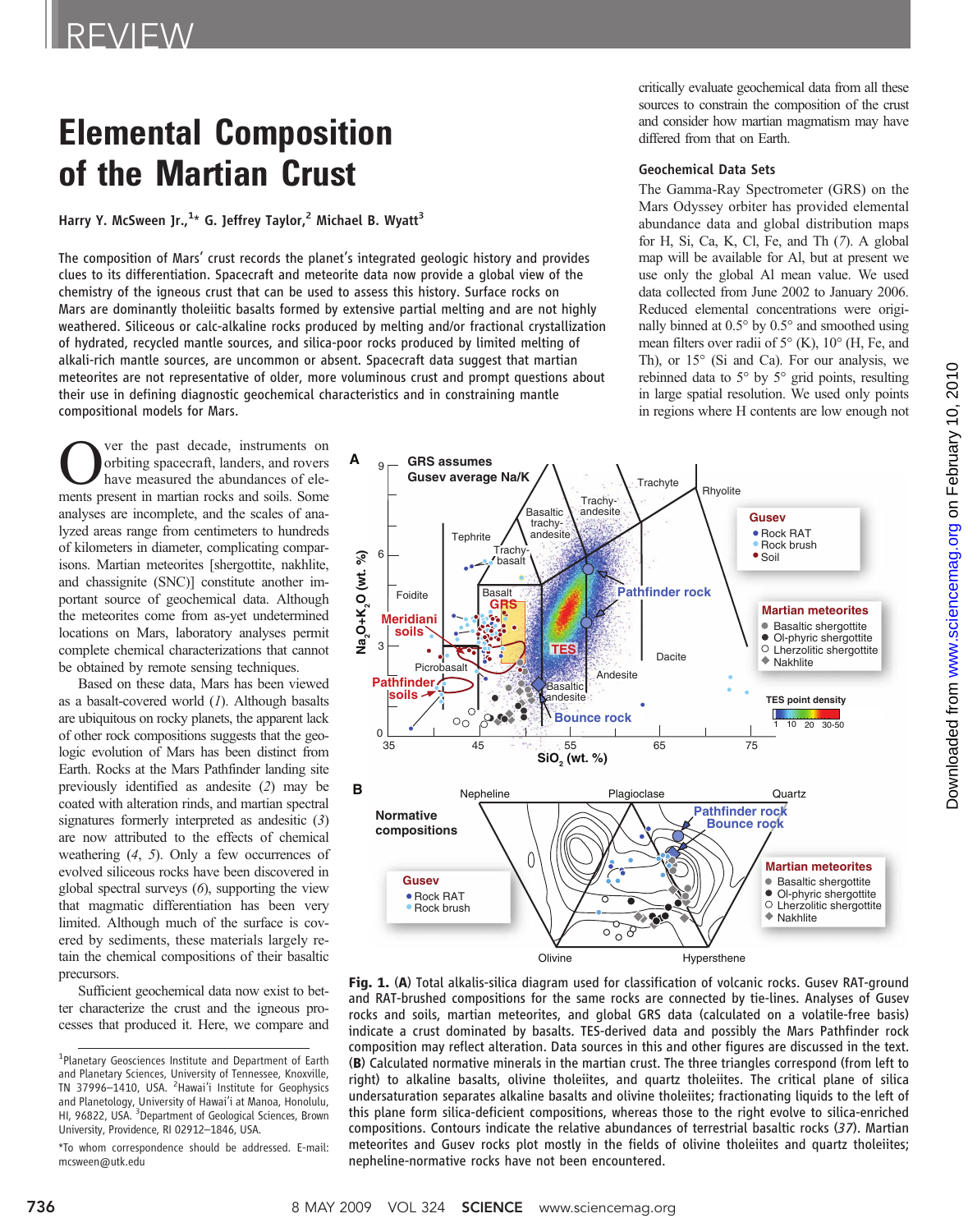to interfere in the determination of Si, Fe, and Ca concentrations. Hydrogen has a high crosssection for capturing thermal neutrons, substantially affecting the neutron flux in the upper  $\sim$ 30 cm of the martian surface. We corrected the data for this effect  $(7)$  by a process that uses measured fluxes of  $\gamma$ -rays from H, Fe, Si, and Ca, and the fluxes calculated from a neutron transport  $\gamma$ -ray production model. This approach produces reasonable values at equatorial latitudes but uncertain values at higher polar latitudes where H dominates elemental signatures. Accordingly, we constrained our results using a mask based on H concentration, corresponding to roughly  $\pm 45^\circ$  of latitude from the equator. The concentration of H does not affect K and Th data because their  $\gamma$ -rays result from radioactive decay. To compare igneous rock compositions, we further adjusted the data to a volatile-free basis by removing  $H_2O$ , Cl, and SO2, the quantities of which were calculated from the S/Cl ratio of  $\sim$ 5 found at rover landing sites. We represent GRS element abundances as boxes defined by global averages and standard deviations  $(1\sigma)$ .

Measurements of the Thermal Emission Spectrometer (TES) onboard the Mars Global Surveyor orbiter are sensitive to the chemistry and structure of silicates (8). Complex mixtures can be deconvolved into mineral abundances using a spectral library of known minerals (9). The major oxide concentrations can be estimated from TES data to within  $\pm 5$  weight percent (wt %) using known mineral chemistries and deconvolved mineral abundances from thermal emission studies  $(10, 11)$ . We modeled the spectra  $(12)$  over 233 to 508 cm<sup>-1</sup> and 825 to 1301 cm<sup>-1</sup> using an endmember set consisting of primary (e.g., plagioclase, pyroxene, and olivine) and secondary (e.g., phyllosilicates, sulfates, and oxides) phases with known chemistries. Finally, we calculated major oxide concentrations on a  $H_2O$ -free and  $CO_2$ free basis. The data clouds in our graphs represent derived chemical compositions from global TES data binned at 4 pixels per degree.

In comparing GRS analyses and TESderived compositions, it is necessary to realize that  $\gamma$ -rays can penetrate to depths of 20 to 30 cm and thus analyze a much greater volume of material, relative to thermal emission spectra that sample only the outermost 10 to 100  $\mu$ m. Thus, surface alteration processes may have a profound effect on geochemical classifications based on TES data.

Sediments potentially sample broad areas of the crust, although fractionation of heavy minerals is likely during their transport. X-Ray Fluorescence (XRF) instruments on the Viking landers obtained six soil analyses from two landing sites (13). Another five soils were analyzed by the Alpha-Proton-X-ray Spectrometer (APXS) on the Mars Pathfinder rover. APXS (14) on the Mars Exploration Rovers (MER), Spirit and Opportunity, analyzed nearly 100 soils at two different sites (15, 16). We plot Gusev crater soil



Fig. 2. (A) Ca/Si-Mg/Si diagram used for classification of martian meteorites. The GRS-measured Ca/Si ratio and standard deviation is represented by a horizontal band. Global Mg/Si can be estimated from the intersection of that band with the regression line for shergottites or from the average Mg/Si value for Gusev rocks and soils (red arrows). (B) FeO\*/MgO-silica diagram used for distinguishing dry tholeiitic (TH) and wet calc-alkaline (CA) rocks. All martian samples are tholeiitic. TES-derived compositions result from alteration. Arrows represent melting and fractionation trends in terrestrial magmas.

compositions measured by Spirit, but Viking, Pathfinder, and Opportunity soils are illustrated by ovoids enclosing the data, to minimize complexity in our diagrams.

Two different calibrations of five rock analyses by the Mars Pathfinder APXS have been published (17, 18). The true compositions of the Pathfinder rocks are unknown, because the APXS analyzed only the outermost few micrometers. The dust-free rock composition has been estimated by plotting abundances of various oxides versus sulfur and extrapolating trends to zero sulfur, in effect removing the sulfur-rich dust coatings. There remains, however, a concern that alteration rinds might have been present on these rocks.

The MER have performed analyses of more than 250 rocks with their APXS (15, 16). Rock Abrasion Tools (RAT) brushed away surface dust and ground into rock interiors. Detailed observations of RAT holes and comparison of brushed and abraded rock compositions reveal that rocks at both sites commonly have alteration rinds (19). In compiling MER rock analyses, we used only data from RAT-ground or RATbrushed rocks. Rocks at the Opportunity landing site in Meridiani Planum are altered basaltic sandstones cemented by salts (20). Meridiani has a distinctive TES spectrum (21) produced by lag deposits of hematite concretions; this spectrum is not representative of the martian surface. Consequently, these evaporitic sediments are not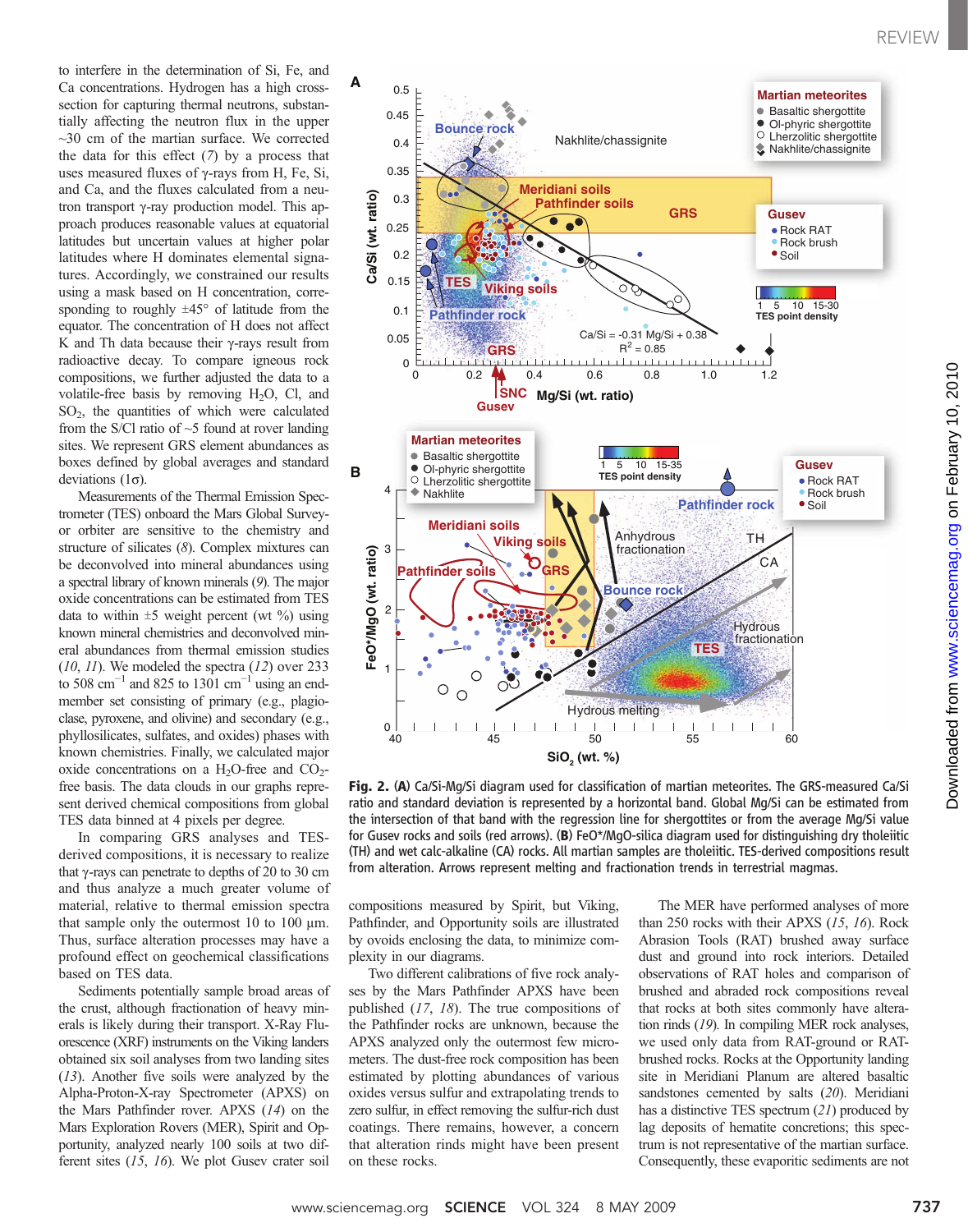likely to be a major crustal component. However, one sample from Meridiani, Bounce Rock (22), has a chemical and mineralogical composition similar to martian meteorites (shergottites) and was included in our compilation. Unlike Meridiani, Spirit's Gusev landing site spectrally resembles most of the martian surface, and thus its igneous rocks are more likely to represent other parts of the crust. Here, we focus especially on Gusev samples, estimated to have formed at  $\sim$ 3.7

Martian meteorites (24) include three types of shergottites (basaltic, olivine-phyric, and lherzolitic), nakhlites, chassignites, and ALH84001—all igneous rocks. We focus on shergottites and nakhlites, because they are the most abundant and well characterized. Moreover, their petrographic characteristics are consistent with near-surface rocks. With the exception of ALH84001, the radiometric ages of all these meteorites indicate that they crystallized since  $\sim$ 1.4 billion years ago (25). Thus, they are considerably younger than Gusev rocks. The times of ejection of these meteorites from Mars, estimated from cosmogenic nuclide measurements (26), define four clusters with several outliers, each containing a single meteorite type and likely representing a distinct launch site. Although crystallization ages suggest that these

billion years ago (23).

meteorites constitute a chronologically biased sampling of the martian crust, they represent more sampling locations than those visited so far by landers and rovers. Bulk-rock geochemical data for shergottites and nakhlites from various sources were compiled by (27). Here, we consider major and minor elemental abundances that can be compared with remote sensing data.

### Geochemical Classification of Crustal Rocks

The total alkalis-silica diagram (Fig. 1A) is commonly used for geochemical classification of volcanic rocks. Martian meteorites plot within the basalt field, as does compositionally similar Bounce Rock. Gusev rocks also are concentrated within the basalt field, but they have higher Na<sub>2</sub>O+K<sub>2</sub>O values. Their compositions are scattered (some are tephrites or picrobasalts), possibly resulting from fractional crystallization at varying depths (28). Gusev rocks are clearly more alkali-rich than other martian compositions. The Mars Pathfinder dust-free rock composition is andesite, although this composition may reflect surficial silica enrichment during weathering.

Gusev soils plot in the basalt field, superimposed on compositions of the local basaltic rocks. Meridiani soils are basaltic, but with slightly lower alkalis than Gusev soils. Pathfinder soils have lower silica and alkalis and are distinct from the composition of the local rocks. Viking soils are not plotted because Na was not analyzed.

The globally averaged GRS-measured silica abundance (Fig. 1A) corresponds to basalt, and the standard deviation indicates that few analyses lie outside the basalt range. The GRS ana-



Fig. 3. Mg/Si-Al/Si diagram previously thought to discriminate between Mars and Earth rocks. Gusev and GRS data do not show the Al depletion seen in martian meteorites. GRS Al data represent the global mean  $\pm$  1 SD analytical uncertainty.

lyzed K but not Na, so the average  $Na<sub>2</sub>O/K<sub>2</sub>O$ weight ratio for Gusev rocks and soils (8.9) was assumed in constructing the GRS box. Martian meteorites have very low  $K<sub>2</sub>O$  abundances and thus a high average  $Na<sub>2</sub>O/K<sub>2</sub>O$  ratio (12.5); using this ratio gives unreasonable results when combined with GRS measurements of K.

TES-derived compositions are clearly distinct from other data sets (Fig. 1A). We interpret this difference to result from surface chemical weathering. Global variations in silica abundances are modest, and, at the course scale of GRS data, no areas dominated by siliceous rocks are apparent in a GRS silica distribution map (7).

Additional information about basaltic compositions is revealed by calculated norms (Fig. 1B), which recast bulk chemistry into minerals. The normative mineral abundances for martian meteorites, Bounce Rock, the Mars Pathfinder dust-free rock, and the least altered Gusev rocks (29) plot within the field of olivine tholeiites or in the quartz tholeiite field close to the plagioclase-hypersthene join. The absence of nepheline-normative rocks suggests that melts from alkali-rich mantle sources are uncommon, despite GRS observations and models that suggest Mars is enriched in alkalis relative to Earth (30, 31). Terrestrial alkaline magmas typically form by melting altered mantle sources, and their absence on Mars points to limited fluid-assisted metasomatism at depth.

We use the Ca/Si-Mg/Si diagram for geochemical classification of martian meteorites (Fig. 2A). Our version uses weight ratios, although the original diagram (32) used molar ratios. Basaltic,

olivine-phyric, and lherzolitic shergottites are enclosed by ovals, and increasing Mg/Si reflects increasing proportions of olivine. Nakhlites have higher Ca/Si ratios, reflecting abundant augite. Gusev rocks and soils have lower Ca/Si, and Gusev, Meridiani, Pathfinder, and Viking soils all nearly overlap.

The GRS-measured average Ca/Si value and standard deviation are indicated by a horizontal bar (Fig. 2A). The GRS cannot measure Mg, but we estimated a global Mg/Si value of 0.29 (range 0.11 to 0.42) from the intersection of the average GRS Ca/Si value with the Ca/Si-Mg/Si regression line for shergottites (Fig. 2A). The value agrees closely with the average Mg/Si ratio for Gusev rocks and soils  $(0.27 \pm 0.10)$ , so it is immaterial whether we derive this value from martian meteorites or Gusev analyses. The Mg/Si ratio corresponds to  $\sim$ 11.0 wt % MgO, which will be used as the global GRS

value in other diagrams. TES-derived Mg/Si and Ca/Si ratios partly overlap with those of Gusev samples.

# Tholeiitic or Calc-Alkaline Magmas?

Magmatic trends are markers for plate tectonics on Earth, reflecting melting of dry or wet mantle sources at spreading centers or subduction zones, respectively. The compositions of martian meteorites, Bounce Rock, Gusev rocks, and the soils from all sites are tholeiitic (Fig. 2B). The GRS average FeO\*/MgO ratio (FeO\* is total Fe, expressed as FeO; MgO was estimated from Fig. 2A) is likewise tholeiitic. However, TES-derived compositions plot in the calc-alkaline field.

Tholeiitic magmas, which are relatively dry, show Fe enrichment during fractionation, as illustrated by the nearly vertical black arrows. Different degrees of hydrous partial melting produce magmas distributed along the thick gray arrow at the bottom of the figure, and fractionation of those hydrous magmas produces silica-enriched (calc-alkaline) liquids that follow the smaller diagonal gray arrows. It has been speculated  $(1)$ that the ancient Mars mantle was wet, accounting for the TES-derived compositions of older